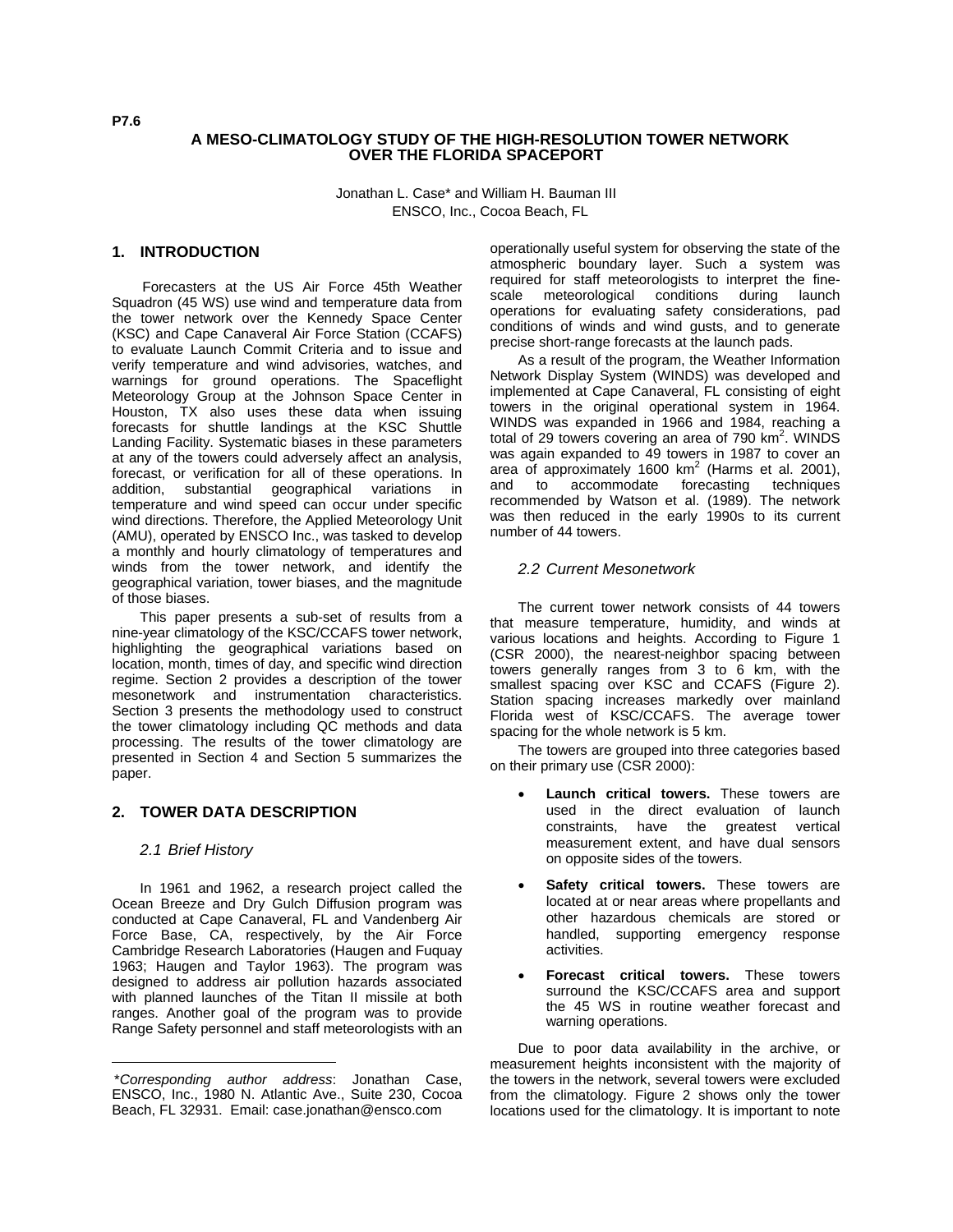that several of the forecast critical towers over mainland Florida suffered from poor data availability due to communication limitations and software deficiencies.



Figure 1. Distance to the nearest tower, in km.



Figure 2. Locations of the towers used in the nine-year climatology. Note that this plot does not represent all towers within the network.

The primary difference between the instrument packages is that the launch/safety critical towers have mechanically aspirated temperature sensors whereas the forecast critical towers have naturally aspirated sensors with a radiation shield. Examples of mechanically and naturally aspirated temperature sensors are shown in Figures 3 and 4, respectively.

Table 1 provides a summary of the heights and variables measured at each tower location. Forecast towers have the simplest sensor suite, consisting of 1.8 m temperature and humidity measurements, and 16.5 m wind readings. Safety towers measure temperature at 1.8 m and 16.5 m, winds at 3.6 m and 16.5 m, and do not provide any humidity measurements. The launch critical towers measure temperature and winds at multiple heights and on opposite sides of the towers.



Figure 3. A mechanically aspirated 1.8 m temperature sensor at tower ID#0403.



Figure 4. A naturally aspirated 1.8 m temperature sensor with radiation shield at tower ID#1007.

The tallest launch critical tower, 0313 (in KSC), has wind, temperature, and humidity sensors at multiple levels up to 150 m on the southwest (ID#3131) and northeast sides (ID#3132). Launch critical towers 0002, 0006, and 0110 have sensors up to 62 m on the northwest and southeast sides (IDs given in Table 1). The only other launch critical towers used in the climatology are those at space shuttle launch complexes (SLC) 39A and SLC 39B (tower IDs 0394 and 0398), which measure temperatures at 1.8 m and 18.3 m, and winds and humidity at 18.3 m. In order to simplify the climatology, the 18.3 m temperatures and winds at towers 0394 and 0398 were grouped together with all the 16.5 m winds and temperatures.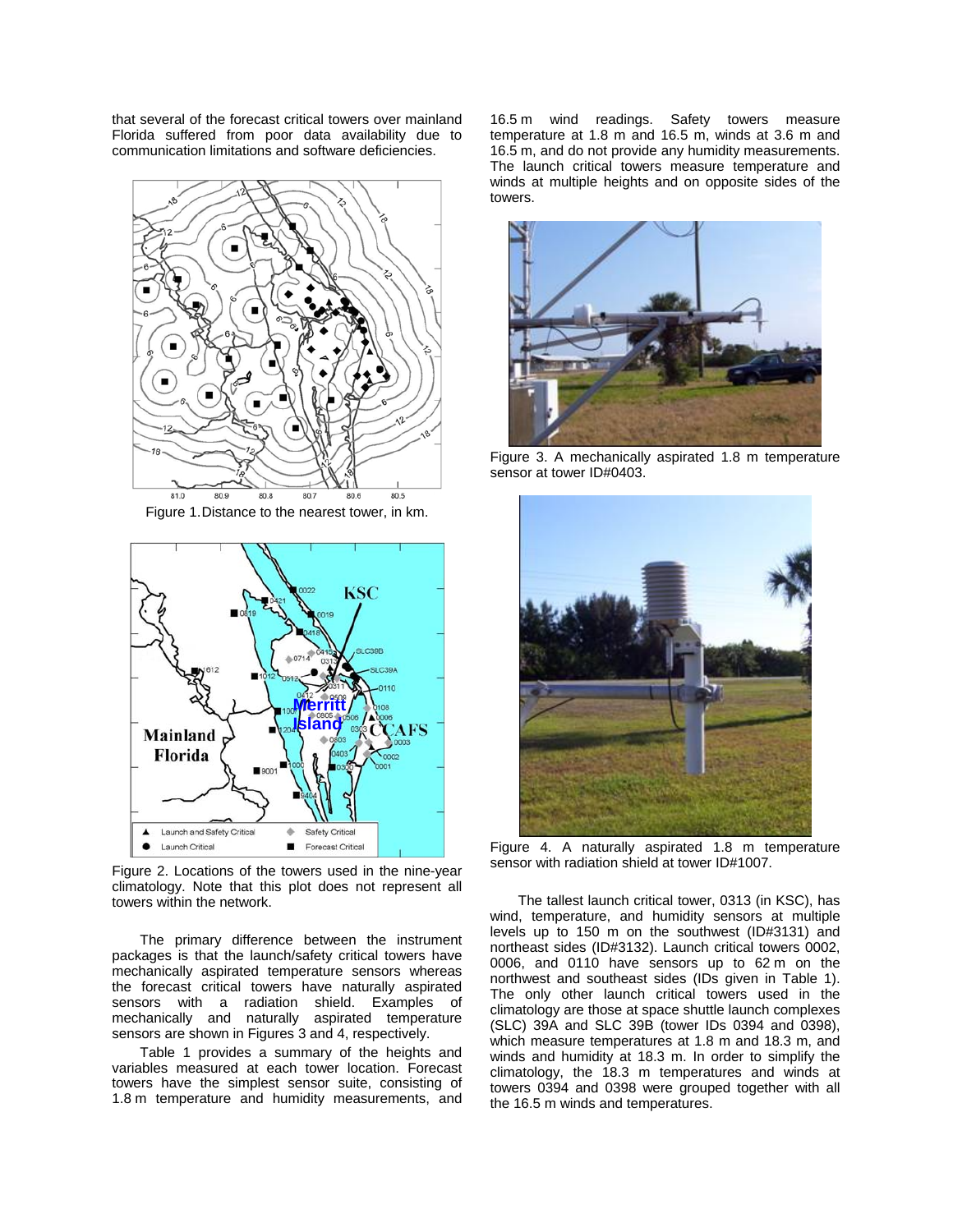|                         |              | Sensor Complement (heights in m) |                       |                    |                    |  |
|-------------------------|--------------|----------------------------------|-----------------------|--------------------|--------------------|--|
| <b>Tower ID</b>         | Data Used?   | Group                            | Wind                  | <b>Temperature</b> | <b>Humidity</b>    |  |
| 0001                    |              | Safety                           | 3.6, 16.5             | 1.8, 16.5          | N/A                |  |
| 0002                    |              |                                  |                       |                    |                    |  |
| (0020, NW side)         |              | Launch                           | 3.6, 16.5, 62.2       | 1.8, 16.5, 62      | 1.8, 16.5, 62      |  |
| (0021, SE side)         |              |                                  |                       |                    |                    |  |
| 0003                    |              | Safety                           | 3.6, 16.5             | 1.8, 16.5          | N/A                |  |
| 0006                    |              |                                  |                       |                    |                    |  |
| (0061, NW side)         |              | Launch                           | 3.6, 16.5, 49.4, 62.2 | 1.8, 16.5, 62      | 1.8, 16.5, 62      |  |
| (0062, SE side)         |              |                                  |                       |                    |                    |  |
| 0019                    |              | Forecast                         | 16.5                  | 1.8                | 1.8                |  |
| 0022                    |              | Forecast                         | 16.5                  | 1.8                | 1.8                |  |
| 0108                    |              | Safety                           | 3.6, 16.5             | 1.8, 16.5          | N/A                |  |
| 0110<br>(1101, NW side) |              | Launch                           | 3.6, 16.5, 49.4, 62   | 1.8, 16.5, 62      | 1.8, 16.5, 62      |  |
| (1102, SE side)         |              |                                  |                       |                    |                    |  |
| 0211                    | No           | Safety                           | 3.6, 16.5             | 1.8, 16.5          | N/A                |  |
| 0300                    |              | Forecast                         | 16.5                  | 1.8                | 1.8                |  |
| 0303                    |              | Safety                           | 3.6, 16.5             | 1.8, 16.5          | N/A                |  |
| 0311                    |              | Safety                           | 3.6, 16.5             | 1.8, 16.5          | N/A                |  |
| 0313                    |              |                                  |                       |                    |                    |  |
| (3131, SW side)         |              | Launch                           | 3.6, 16.5, 49.4,      | 1.8, 16.5, 62, 150 | 1.8, 16.5, 62, 150 |  |
| (3132, NE side)         |              |                                  | 62, 90, 120, 150      |                    |                    |  |
| 0403                    |              | Safety                           | 3.6, 16.5             | 1.8, 16.5          | N/A                |  |
| 0412                    |              | Safety                           | 3.6, 16.5             | 1.8, 16.5          | N/A                |  |
| 0415                    |              | Safety                           | 3.6, 16.5             | 1.8, 16.5          | N/A                |  |
| 0418                    |              | Forecast                         | 16.5                  | 1.8                | 1.8                |  |
| 0421                    |              | Forecast                         | 16.5                  | 1.8                | 1.8                |  |
| 0506                    |              | Safety                           | 3.6, 16.5             | 1.8, 16.5          | N/A                |  |
| 0509                    |              | Safety                           | 3.6, 16.5             | 1.8, 16.5          | N/A                |  |
| 0511                    | No           | Launch                           | 9.1                   | N/A                | N/A                |  |
| 0512                    | 1.8-m T only | Launch                           | 9.1                   | 1.8                | 1.8                |  |
| 0513                    | No           | Launch                           | 9.1                   | N/A                | N/A                |  |
| 0714                    |              | Safety                           | 3.6, 16.5             | 1.8, 16.5          | N/A                |  |
| 0803                    |              | Safety                           | 3.6, 16.5             | 1.8, 16.5          | N/A                |  |
| 0805                    |              | Safety                           | 3.6, 16.5             | 1.8, 16.5          | N/A                |  |
| 0819                    |              | Forecast                         | 16.5                  | 1.8                | 1.8                |  |
| 1000                    |              | Forecast                         | 16.5                  | 1.8                | 1.8                |  |
| 1007                    |              | Forecast                         | 16.5                  | 1.8                | 1.8                |  |
| 1012                    |              | Forecast                         | 16.5                  | 1.8                | 1.8                |  |
| 1204                    |              | Forecast                         | 16.5                  | 1.8                | 1.8                |  |
| 1500                    | No           | Forecast                         | 16.5                  | 1.8                | 1.8                |  |
| 1605                    | No           | Forecast                         | 16.5                  | 1.8                | 1.8                |  |
| 1612                    |              | Forecast                         | 16.5                  | 1.8                | 1.8                |  |
| 1617                    | No           | Forecast                         | 16.5                  | 1.8                | 1.8                |  |
| 2008                    | No           | Forecast                         | 16.5                  | 1.8                | 1.8                |  |
| 2016                    | No           | Forecast                         | 16.5                  | 1.8                | 1.8                |  |
| 2202                    | No           | Forecast                         | 16.5                  | 1.8                | 1.8                |  |
| 9001                    |              | Forecast                         | 16.5                  | 1.8                | 1.8                |  |
| 9404                    |              | Forecast                         | 16.5                  | 1.8                | 1.8                |  |
| <b>SLC 36</b>           | No           | Launch                           | 27.4                  | N/A                | N/A                |  |
| SLC 39A (0394)          |              | Launch                           | 18.3                  | 1.8, 18.3          | 18.3               |  |
| SLC 39B (0398)          |              | Launch                           | 18.3                  | 1.8, 18.3          | 18.3               |  |
| <b>SLC 40</b>           | No           | Launch                           | 16.5                  | N/A                | N/A                |  |

Table 1. List of the tower identifiers, flag as to whether the data were used in the climatology (blank = yes),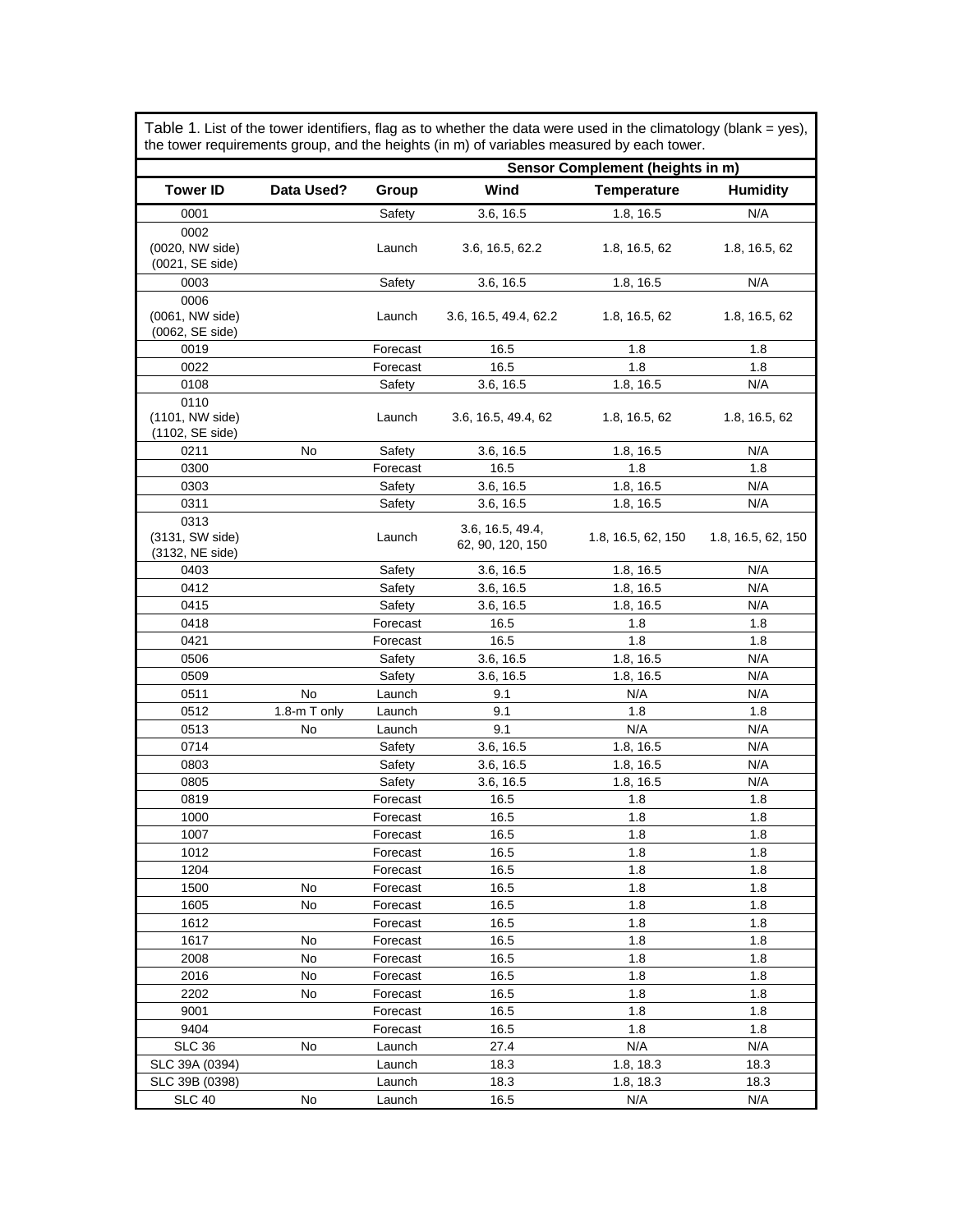## **3. METHODOLOGY**

The development of a nine-year climatology involved both automated and manual QC of tower data. Once the data were quality controlled, several scripts were written to re-format data and calculate statistics on a monthly and hourly basis using the S-PLUS $^{\circledast}$  software (Insightful Corporation 2000). Data processed in S-PLUS were then exported to Microsoft<sup>®</sup> Excel<sup>®</sup> and the General Meteorological Package (GEMPAK) software formats for post-analysis and the creation of a graphics tool. The period of record for the analysis was February 1995 to January 2004. This section describes the procedures used to generate the climatological statistics and develop the graphical means for analyzing the tower climatology results.

#### *3.1 Data Quality Control (QC)*

Five algorithms from the automated QC routine of Lambert (2002) were used to remove bad data:

- An unrealistic value check (e.g. wind speed  $( 0, 0)$
- A standard deviation ( $σ$ ) check (e.g. temperature not within  $5 \sigma$  of mean).
- A peak-to-average wind speed ratio check in which the peak wind must be within a specified factor of the average wind speed (factor value dependent on average speed),
- A vertical consistency check between sensor levels at each individual tower, and
- A temporal consistency check for each individual sensor.

Only a small percentage of the data were flagged as erroneous by these QC routines: from 0.6 to 2.1% per tower and month, which resulted in a large set of good quality data for analysis. There was one known instance when good data were eliminated by the automated QC. In early May 1999, exceptionally cool temperatures occurred compared to all other months of May in the period of record. These temperatures were so unusually cool that the 5  $\sigma$  standard deviation check removed large portions of the data from the first couple days of the month. To alleviate this problem, the standard deviation check was modified to 10  $\sigma$ , but only for May data. Refer to Lambert (2002) for more specific details of the automated QC algorithm.

An initial examination of the quality-controlled data indicated that manual QC was also required for the temperature observations. The methodology for manual QC of the 1.8 and 16.5 m temperatures contains the following steps:

- 1. Determine the percentage availability of data at each individual tower location,
- 2. Generate frequency distributions of temperatures at towers with at least 70% data availability,
- 3. Identify the towers that have data outliers, then generate two-dimensional (2D) frequency diagrams of the temperature distributions

versus UTC hour and year to determine if these outliers are bad data, and

4. Using the combined information in the 2D frequency diagrams, along with climate data, and adjacent tower information (as necessary), identify the exact times and years with bad data, and set these data to missing in the database.

This procedure was performed on a month-by-month basis in order to remove erroneous temperature observations that could not be identified by the automated routines.

## *3.2 Data Processing*

All processing, calculations, and data stratification were conducted using the S-PLUS software. The S-PLUS software is a statistical and graphics software designed to be able to process large data sets. It has numerous features for modeling statistical processes, determining statistical distributions, displaying graphical data, and running batch scripts. One of the most helpful features of S-PLUS used for this climatology is its ability to calculate statistics based on categorical data stratification. For example, the mean temperature could be computed for each category of hour (ranging from 00 to 23 UTC) or pre-defined wind direction bin. The variables and heights processed for climatology consisted of temperature at 1.8 m and 16.5 m, temperature at 16.5 m minus temperature at 1.8 m (representing near-surface stability), wind speed at 16.5 m, and wind direction standard deviation at 16.5 m. Dew point temperature or relative humidity data were not examined for this climatology.

The following statistics were computed for each of the variables and heights noted above:

- Mean.
- Standard Deviation,
- Bias,
- Percent data availability, and
- Data count and climatological probability for wind direction bins.

All of the above quantities were calculated on an hourly basis for all years collectively in each individual month, so as to develop a monthly climatology of the diurnal variations of each variable/height. Data were also stratified by wind direction bins, every 45° from 0° to 360°.

The climatological probabilities of wind direction bins were computed by simply dividing the number of observations in a particular wind direction bin by the total count of observations for all wind directions. These probabilities were calculated for each tower individually as well as all towers used in the combined climatology.

Those towers labeled as not used in column 2 of Table 1 had insufficient data availability year-round, and were therefore excluded from all portions of the climatology. Among the towers used in the climatology (see columns 1 and 2 in Table 1), only towers with at least 70% overall data availability in a given month were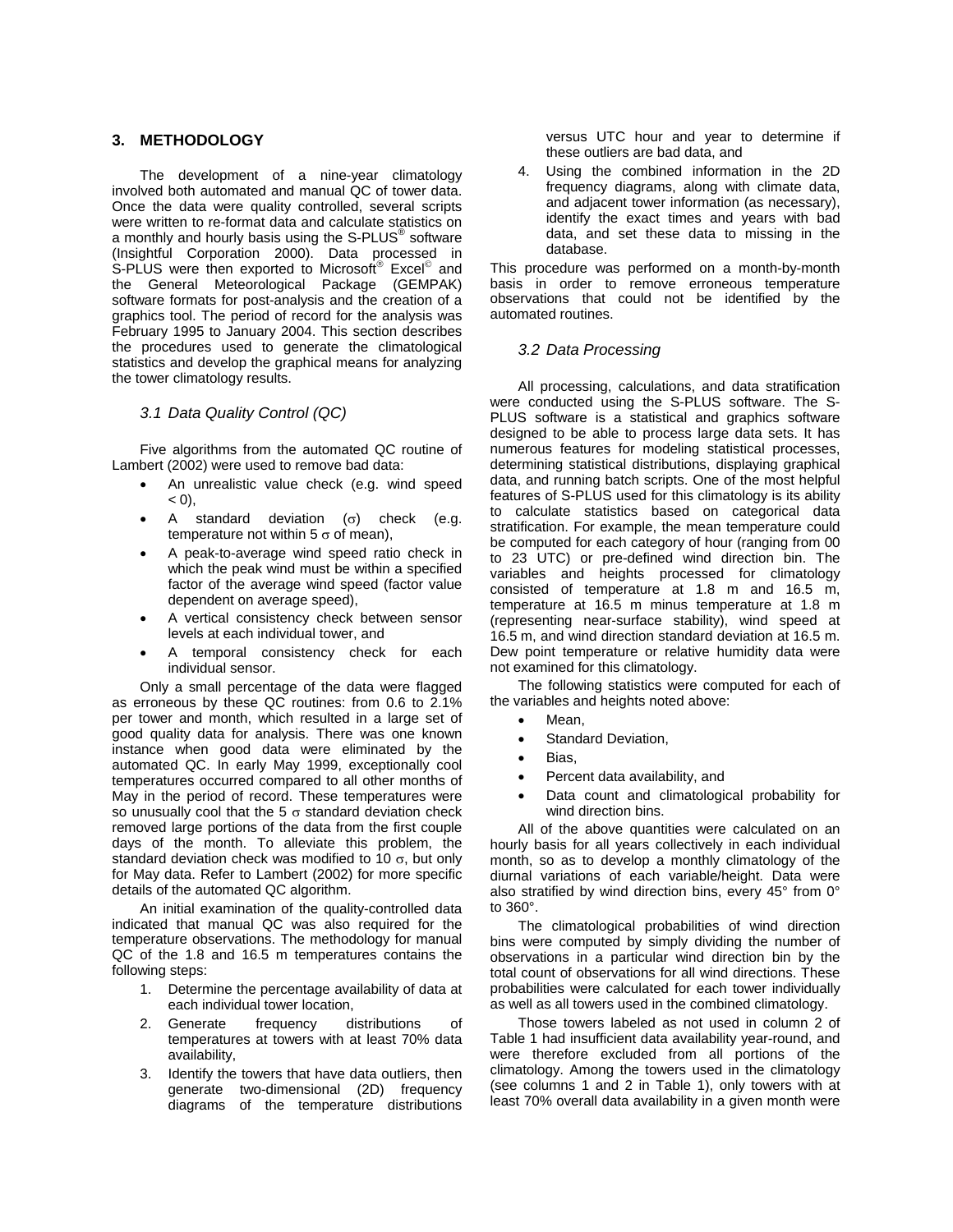included in the climatology for that month. The wind direction stratification statistics were conducted using all towers except those listed as not used in column 2 of Table 1.

### *3.3 Analysis and Display Tools*

After all statistics were processed using S-PLUS, the resulting data were exported into Excel and GEMPAK files for analysis and display. The S-PLUS statistics were formatted for Excel pivot charts and tables, which served as the primary mechanism for displaying the tower climatology results graphically. The GEMPAK software was used to develop geographical plots and contours of the climatological statistics so that the geographical variability across the KSC/CCAFS tower network could be examined.

### **4. SELECTED RESULTS**

The climate of east-central Florida is largely driven by the complex land-water interfaces of the Atlantic Ocean and rivers/lagoons interacting with the land areas of KSC, CCAFS, and the Florida mainland (Figure 2). Towers with close proximity to water typically have much warmer nocturnal temperatures and substantially higher wind speeds throughout the year. The following subsections highlight the major mesoscale variations in the climatology of KSC/CCAFS.

### *4.1 Climatological Probabilities of Wind Directions*

The diurnal distribution of climatological probabilities of wind direction ranges (defined in Table 2) during the month of July for the entire tower network is shown in Figure 5. The hourly values ranging from 00 to 23 UTC reveal the mean diurnal variation in the climatological probabilities of wind direction that typify the Florida warm season. From the mid-morning to early afternoon hours (~1500−1800 UTC), the east and southeast probabilities increase rapidly, representing the typical onset time of the sea breeze. After 1800 UTC, the wind directions steadily rotate clockwise, with the south-southeast bin (180°) probabilities peaking at 0000 UTC, the south-southwest bin (225°) reaching a maximum at 0600 UTC, and the west-southwest bin (270°) peaking at 1200 UTC. This steady clockwise rotation in the prevailing wind direction illustrates the impact of the Coriolis force on the local wind field across east-central Florida. The land-sea thermal contrast causes the initial rapid increase in onshore (easterly) winds during the midday hours, but then the Coriolis acts to rotate the winds in a clockwise sense by an average of 45° every six hours.

A distinct annual trend in the favored wind directions is evident from the diurnal probabilities plots extended to all months, as shown in Figure 6. North and northwest winds (315° and 360° bins) are most prevalent from November to February (~20−30%), then steadily decrease in probability, reaching a minimum in

June and July (~5−10%). Thereafter, the probabilities of north and northwest winds increase again, particularly in October. Conversely, the southeast and south wind direction bins (135° and 180°) experience a minimum in probability from November to February (~5−15%), steadily increase to a maximum in July (~30−40%), and then decrease thereafter, especially from September to October. Most of the other wind direction bins fluctuate between 5−15% probabilities throughout the year, except for the southwest and west bins during the summer months. A much higher occurrence of southwest and west winds is found during the nocturnal and early morning hours from June to August. Also note the relatively high occurrence of easterly winds during October, attributed to the first cool fronts of the autumn season, and the prevalence of high pressure systems to the north of Florida.

| Table 2. Wind direction bin labeling convention. |                                                      |  |  |  |
|--------------------------------------------------|------------------------------------------------------|--|--|--|
| <b>Wind Direction Bin</b><br>Label               | Valid Wind Direction Range                           |  |  |  |
| $45^\circ$                                       | 0° $<$ wind direction $\leq 45^{\circ}$              |  |  |  |
| $90^{\circ}$                                     | 45 $\degree$ wind direction $\leq 90\degree$         |  |  |  |
| $135^\circ$                                      | 90 $\degree$ wind direction $\leq$ 135 $\degree$     |  |  |  |
| $180^\circ$                                      | 135 $\degree$ wind direction $\degree$ 180 $\degree$ |  |  |  |
| $225^\circ$                                      | 180 $\degree$ wind direction $\degree$ 225 $\degree$ |  |  |  |
| $270^\circ$                                      | 225 $\degree$ < wind direction $\leq$ 270 $\degree$  |  |  |  |
| $315^\circ$                                      | 270 $\degree$ < wind direction $\leq 315\degree$     |  |  |  |
| 360°                                             | $315^{\circ}$ wind direction $\leq 360^{\circ}$      |  |  |  |



Figure 5. The climatological probability of the wind direction falling into eight different bins for all towers combined during the nine-year period of record, valid for July only. Twenty-four hourly climatological probabilities are given along the x-axis.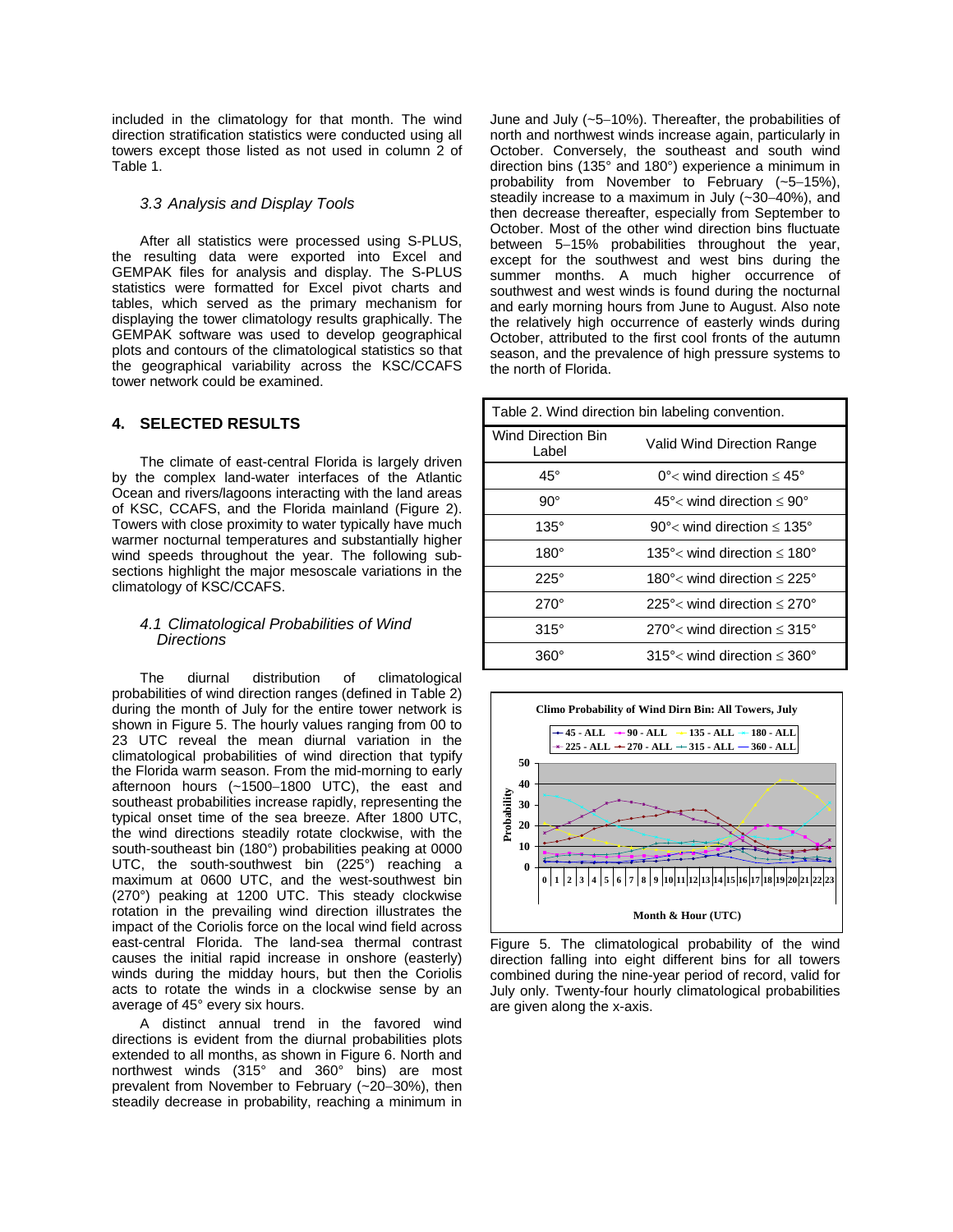

Figure 6. The climatological probability of the winds falling into eight different direction bins for all towers combined during the nine-year period of record. Twentyfour hourly climatological probabilities are given in each month along the x-axis.

#### *4.2 Temperature/Low-Level Stability*

Up to a 5 C difference occurred in the mean 1.8 m temperature across the network throughout the year, most notable in the pre-dawn hours. Even larger 1.8 m temperature variations were found within specific wind direction ranges. The variations in 16.5 m temperatures were much smaller across KSC/CCAFS, so the nearsurface stability (16.5 m minus 1.8 m temperature) was primarily a function of the 1.8 m temperatures.

Figure 7 shows that the coastal and causeway towers had considerably higher mean temperatures than the overall network during the nocturnal hours for all months of the year. Meanwhile, tower 0819 usually had the highest mean 1.8 m temperatures during the time of maximum heating and the lowest mean temperatures at night.



Figure 7. The diurnal range in mean 1.8 m temperatures during all months of the year for coastal tower 0022, causeway tower 0300, Merritt Island tower 0509, and mainland tower 0819, and all towers averaged together (ALL). The x-axis contains 24 hours embedded within each month.

The mean temperatures across the tower network had much more variability with wind direction during the cool-season months than during the warm season. From November to February, the mean temperatures for the northwest and north bins (315° and 360° in Figure 8a, or 271°−360° wind directions) were 5−10 C or more cooler than the southeast and south bins (135° and 180°), which tended to be the warmest during these months. The 271°−315° wind directions were the coolest of all, with a minimum mean temperature of 8 C in January. Any wind direction with a southerly component had the highest mean temperatures, with the southeasterly winds having the highest mean nocturnal temperatures in most cool-season months.

Unlike the cool season, the warm season months exhibited much less variation in the mean 1.8 m temperatures as a function of wind direction. The mean temperatures for most wind direction bins were within 2.5 C of one another, particularly from July to September (Figure 8b). May had the largest range of mean temperatures versus wind direction during the day, and October had the largest range at night; however, October tends to be a transition month between the warm/wet and cool/dry season.



Figure 8. The hourly mean 1.8 m temperatures versus wind direction bin, averaged over all towers in the KSC/CCAFS network, valid for (a) the cool-season months (November-April), and (b) the warm-season months (May-October).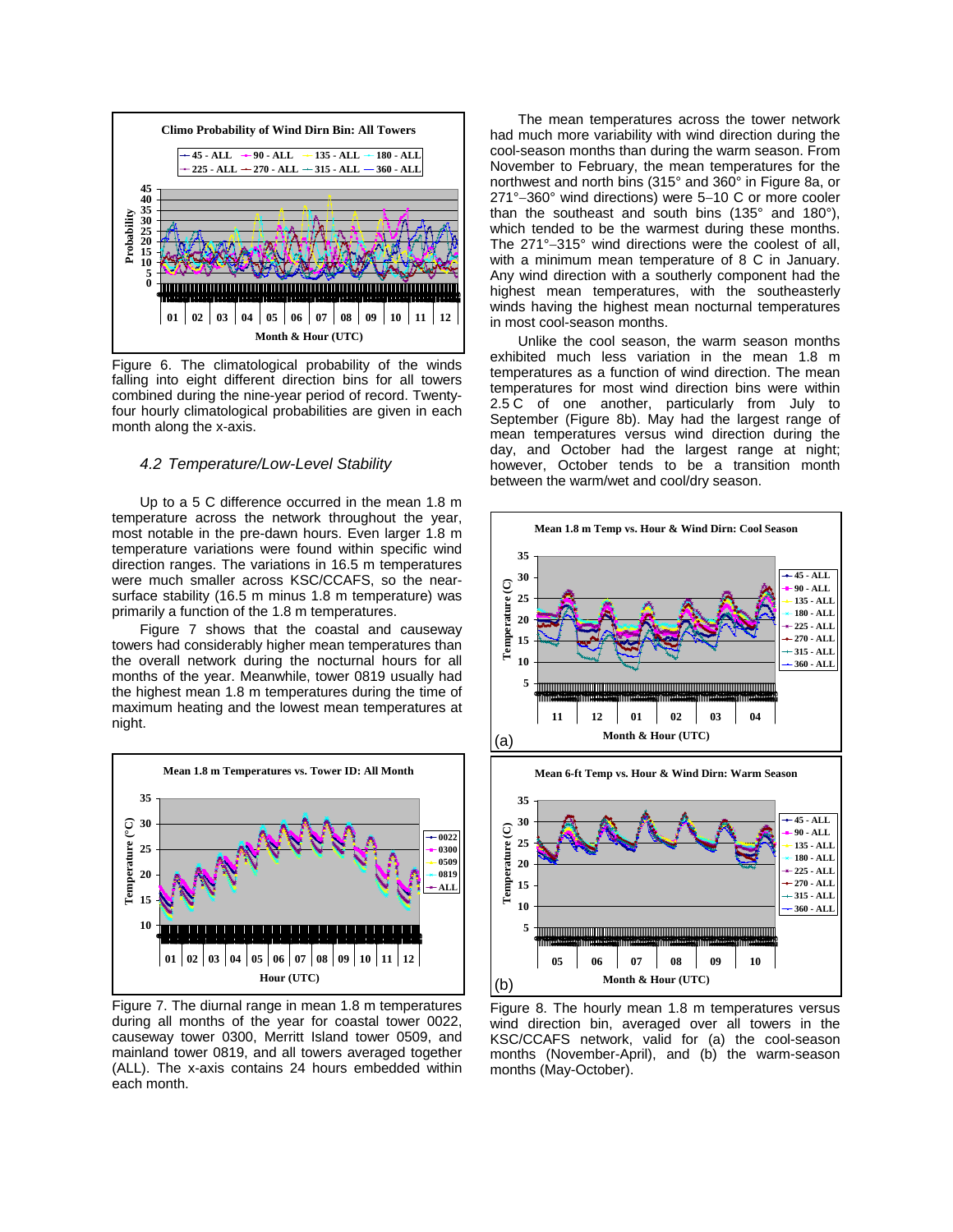The difference between the 16.5 and 1.8 m temperatures (i.e. near-surface stability) shows some interesting variation throughout the year. From March to September, the mean near-surface stability tends to increase steadily during the night until sunrise, thereafter decreasing abruptly with the onset of solar heating (Figure 9). From November to January, a different pattern appears in the nocturnal mean near-surface stability. The stability values peak at about 0300 UTC and then gradually decrease during the remainder of the night. The shift in the nocturnal stability pattern occurs at nearly all towers within the network. October and February appear to be transition months between these distinctly difference behaviors. This climatological behavior in near-surface stability could be used as firstorder guidance by the 45th Space Wing Range Safety. These data could help Range Safety assess the times of the day and year when stability poses the greatest risk for a potentially hazardous plume or shock wave adversely affecting populated areas during launch operations at CCAFS.



Figure 9. The diurnal range in the mean 16.5 m minus 1.8 m temperatures for all months of the year at the selected towers shown in the legend.

The physical explanation for the different nearsurface stability behaviors between the winter months and rest of the year can be found in the mean wind speed plot at tower 0303 (Figure 10). During the months when stability increased steadily throughout the night, the mean wind speeds at tower 0303 tended to decrease steadily during the same hours. However, during the winter months, wind speeds initially dropped rapidly with sunset, but then leveled off for the remainder of the night instead of continuing to decrease. Similar nocturnal mean wind speed trends occurred at most other towers in the network (not shown). Therefore, the stability peak near 0300 UTC during the winter months is probably mechanical in nature, since the initial sharp decrease in wind speeds at sunset led to a rapid decrease in 1.8 m temperatures. The mean stability then levels off or slightly decreases during the remainder of the night because of the nearly constant wind speed that prevailed due to a higher frequency of synoptic-scale weather features in the Florida cool season.



Figure 10. Hourly mean wind speeds at tower 0303 for all months of the year.

#### *4.3 Wind Speed*

Mean domain-wide wind speeds were generally 2−3 m s<sup>-1</sup> during the nocturnal hours and 3.5–4.5 m s<sup>-1</sup> during the day. The strongest mean nocturnal wind speeds of 3–3.5 m s<sup>-1</sup> occurred from October to March (the synoptic season). Meanwhile, the strongest mean daytime wind speeds of  $4-5$  m s<sup>-1</sup> occurred from February to May, probably due to a combination of synoptic systems and strengthening sea-breeze circulations during this latter portion of the Florida dry season.

Coastal and causeway towers tended to have mean wind speeds 1–2 m s<sup>-1</sup> stronger than the overall network mean. Meanwhile, mainland towers had mean speeds weaker than the network mean by about the same magnitude. The resulting gradient in the mean wind speed across the network was typically 2.5−4 m s<sup>-1</sup> over a distance of 20−30 km, with the strongest speeds occurring along the Atlantic coastal towers.

Figure 11 illustrates this contrast between the winds speeds at Atlantic coastal and mainland towers. The coastal tower 0022 and causeway tower 0300 generally had much higher wind speeds compared to Merritt Island tower 0509 and mainland tower 0819. Tower 0022 and 0300 were both much higher than the overall network averages (ALL in Figure 11), and had very similar diurnal speed distributions except for October through January. During these months, nocturnal wind speeds were much higher at coastal tower 0022 compared to the causeway tower, particularly in October, when east and northeasterly winds tended to occur more frequently than other directions (Figure 6). The predominance of northeasterly wind directions led to stronger winds along the immediate coast compared to the causeway tower, because of the frictional effects as winds cross CCAFS upstream of tower 0300.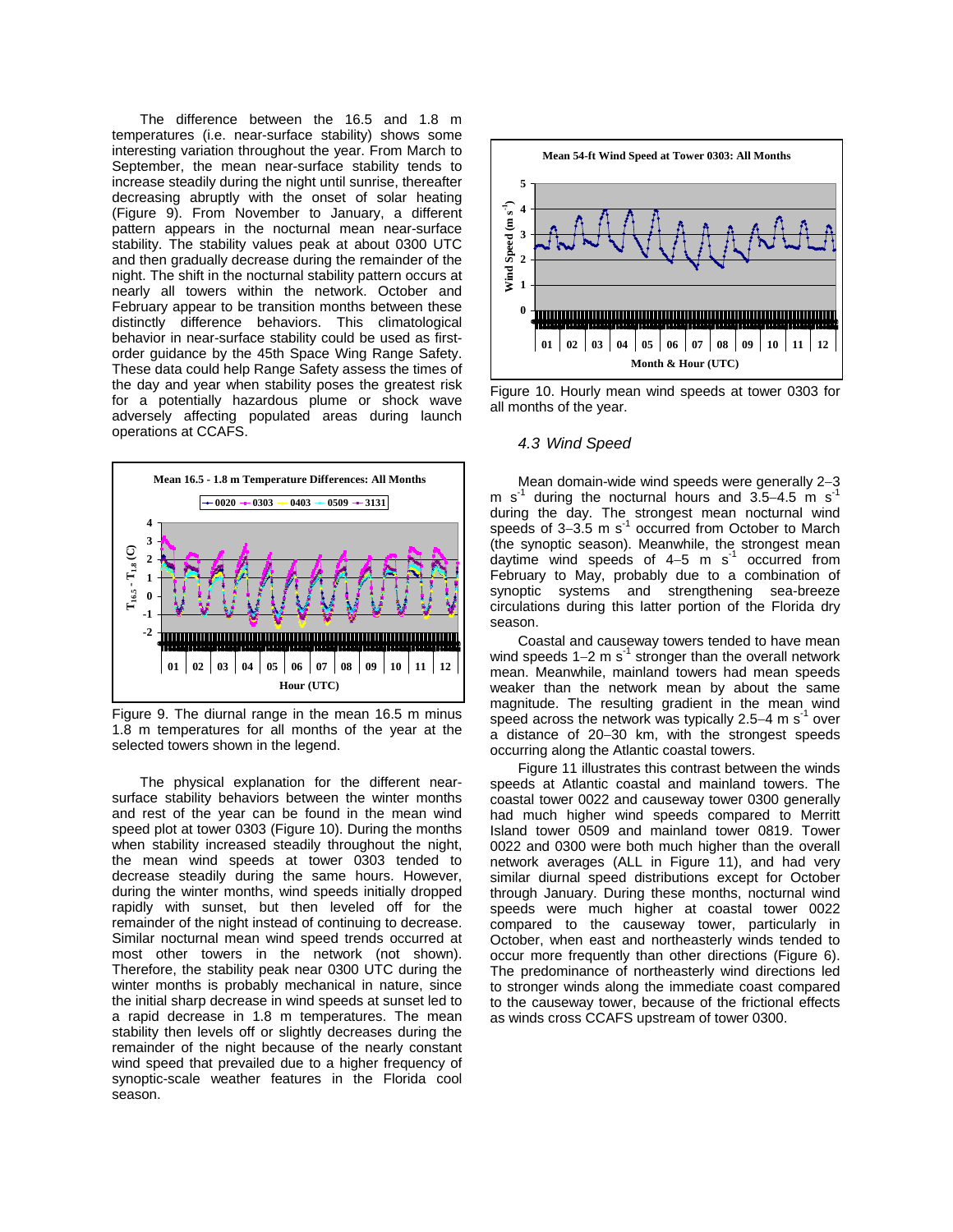

Figure 11. Hourly mean wind speeds for all months of the year at towers 0022, 0300, 0509, 0819, and all towers averaged together (ALL).

In the spring and summer months when daily sea breezes predominate, the time of maximum wind speeds was delayed by a few hours after peak heating. Meanwhile, during the winter months, the time of the maximum mean wind speed corresponded well with the time of maximum heating. These relationships are illustrated in Figure 12, which shows an overlay of the hourly mean temperature differences between the nearshore buoy 41009 and the overall tower network average of 1.8 m temperature (Tb-Tn), and the mean wind speed normalized by the monthly mean value (allmean). This normalization is done by simply subtracting each month's overall mean speed from the individual hourly mean wind speeds, in order to have similar scales along the y-axis for easier comparison. Since the mean air temperature at the buoy varies only by about a degree Celsius on a diurnal basis, most of the variation in Tb-Tn results from the diurnal heating cycle in the tower network. Minimum Tb-Tn corresponds to the time of maximum heating within the tower network.

During the spring and summer months, a 3−4 hour separation occurs between the time of maximum heating (given by solid lines in Figure 12a) and the time of maximum mean wind speed (given by dashed lines). The delay in peak wind speeds during the spring and summer is consistent with the high frequency of sea breezes, caused by the temperature contrasts between the air over land and water. The sea breeze circulation strength actually peaks after the time of maximum contrast between the air temperatures over land and water. Convective outflows may also play a minor role in the higher magnitude of the mean wind speeds during the late afternoon hours in the summer months.

Meanwhile, from November to January, when sea breezes occur less frequently, the time of maximum heating and peak wind speed are nearly coincident (Figure 12b). Also, the wind speed and land-ocean temperature differential curves are 180° out of phase, indicating that wind speeds increase in proportion to the daytime heating across the tower network. These relationships suggest that synoptic pressure gradients and vertical mixing through surface heating and destabilization drive the strength of winds during the winter months.





Figure 12. Plot of the hourly differences between the buoy and tower network mean 1.8 m temperatures (Tb−Tn), and the hourly mean wind speed normalized by the monthly mean wind speed (all-mean), valid for the months of (a) April to September, and (b) October to March. Solid vertical lines represent the time of minimum Tb−Tn (i.e. time of maximum tower temperatures) and dashed vertical lines represent the time of the maximum mean wind speed.

The bias of wind speed under specific wind directions is nearly invariant with the season or time of year, based on the plots of selected towers in Figure 13. During both the cool season (Figure 13a) and warm season (Figure 13b), coastal tower 0022 had the highest positive bias with northeast to east winds, and also for westerly to northwesterly winds. The causeway tower 0300 exhibited the largest positive wind speed bias for south-southeast winds (180° bin) during both seasons, as these directions create the largest fetch over water upstream of this tower (refer to Figure 2).

Conversely at mainland tower 0819, a negative bias between  $-1$  and  $-2$  m s<sup> $-1$ </sup> prevailed year-round for all wind directions except for the west/northwest direction (315° bin), which yielded less negative biases. The CCAFS tower 0303 and Merritt Island towers 0509 and 3131 fell between the coastal/causeway and mainland biases. Since the wind speed variations by wind direction across KSC/CCAFS are independent of the time of year, it appears that the geographical features of KSC/CCAFS are the primary drivers for the observed patterns of wind speed variations.